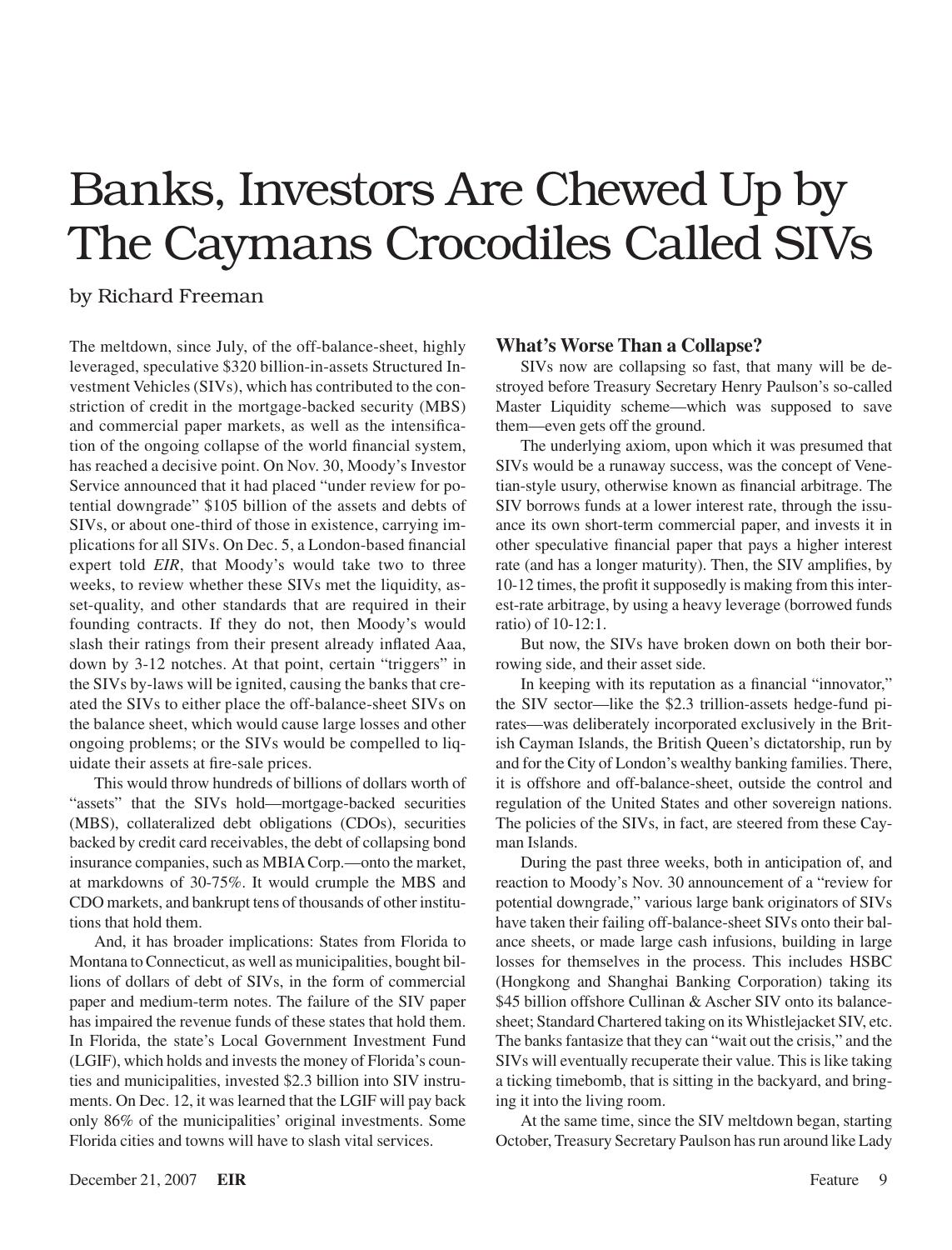

*There, it is outside the control and regulation of the United States and other sovereign nations.*

Courtesy of Cayman Islands Dept. of Tourism

Macbeth, peddling the Administration's mad scheme, called the Master Liquidity Enhancement Conduit (MLEC), which was to contain \$75-80 billion, to bail out the SIVs. But, the MLEC plan is dead on arrival.

The SIV blowout has sent convulsions through the world banking system, but the concerted push by the world's central banks and by Paulson, for a super bailout of the system, is infinitely worse. This has triggered a hyperinflationary process that mimics, but is worse than, the one which struck Weimar Germany with full force during the second half of 1923.

On Dec. 8, Lyndon LaRouche proposed: "Quarantine the SIVs; put them into bankruptcy," because a number of institutions which bought faltering SIV paper have already become "SIV-positive," i.e., contracted a terminal disease. LaRouche's Homeowners and Bank Protection Act (HBPA) would ultimately put the bankrupt world financial system, which is already finished, through bankruptcy reorganization, and clear the grounds for sovereign, cheap, productive credit issuance to foster world economic reconstruction.

Any attempt to preserve the SIVs in their present form, will only produce immense damage, as will be manifest once the functioning and operations of the SIVs is understood.

#### **Venetian-Modelled Looting**

Various participants in the SIV market, including the cofounder of the first SIV in 1988, Stephen Partridge-Hicks who has written a book about SIVs and securitization in general, entitled *Synthetic Securities*—try to portray SIVs as extremely advanced instruments that "appeal to the sophisticated investor." In fact, SIVs are primitive instruments for gambling and gouging the world economy, of the type which trace back to 14th-Century Venice.

The banks set up the SIVs offshore. They appoint the SIV's trustee and/or administrator; its directors; its servicing agents, etc. They control the SIV, but lie that it is an "arm's-length vehicle." From the start, SIVs are built with immense, super-charged 10:1 to 14:1 leverage ratios; they borrowed money short-term, but invested it in long-term instruments, a violation of a cardinal rule of banking; they bought the most highly speculative assets. The SIVs' downfall was predetermined by the usurious principles on which they were based.

Let us create an example of a bankoperated SIV, a hypothetical First Predators' SIV, that has a leverage of 10:1, to see what guides it. First, the SIV issues \$1 billion in equity/stock. The investors who buy it, including members of the bank's coterie, by virtue of owning all the capital

of the SIV, own the SIV. They are entitled to the entirety of the SIV's profit. Against this, the SIV issues \$10 billion of debt, normally in the form of SIV commercial paper, which is 30- 270-day debt. So, the ratio of the SIV's debt/borrowings, to its equity—its leverage ratio—is 10:1.

Let us assume, for illustration, that the SIV borrowed all of its debt at a rate that is 5 basis points (5/100ths of a percentage point) below the London Interbank Offered Rate (LIBOR), which we assume to be 5.50%. The SIV thus borrowed at a 5.45% interest rate.

With the pool of \$11 billion (\$1 billion in equity; \$10 billion in debt), assume that the SIV buys various medium- to long-term assets (which because they have a longer maturity, also offer higher yield): mortgage-backed securities; assetbacked securities issued against car loans, or credit card payments; speculative collateralized debt obligations; the debt of monoline insurers, such as the now-impaired MBIA and FGIC, etc. These are the instruments that are normally bought by SIVs. It should be stressed, that the SIV does not have a single productive asset: It holds the worthless debt of other entities, and counts them as assets.

Assume also, that the SIV's assets earn 35 basis points above LIBOR, or 5.85%. So, over the course of a year, the SIV will take in \$644 million (\$11 billion times 5.85%) in interest income; and pay out \$545 million on its debt (\$10 billion times 5.45%); yielding a profit of \$99 million.

The first impulse would be to calculate the rate of profit, by dividing the profit level of \$99 million, by the total funds employed of \$11 billion, which would yield a small rate of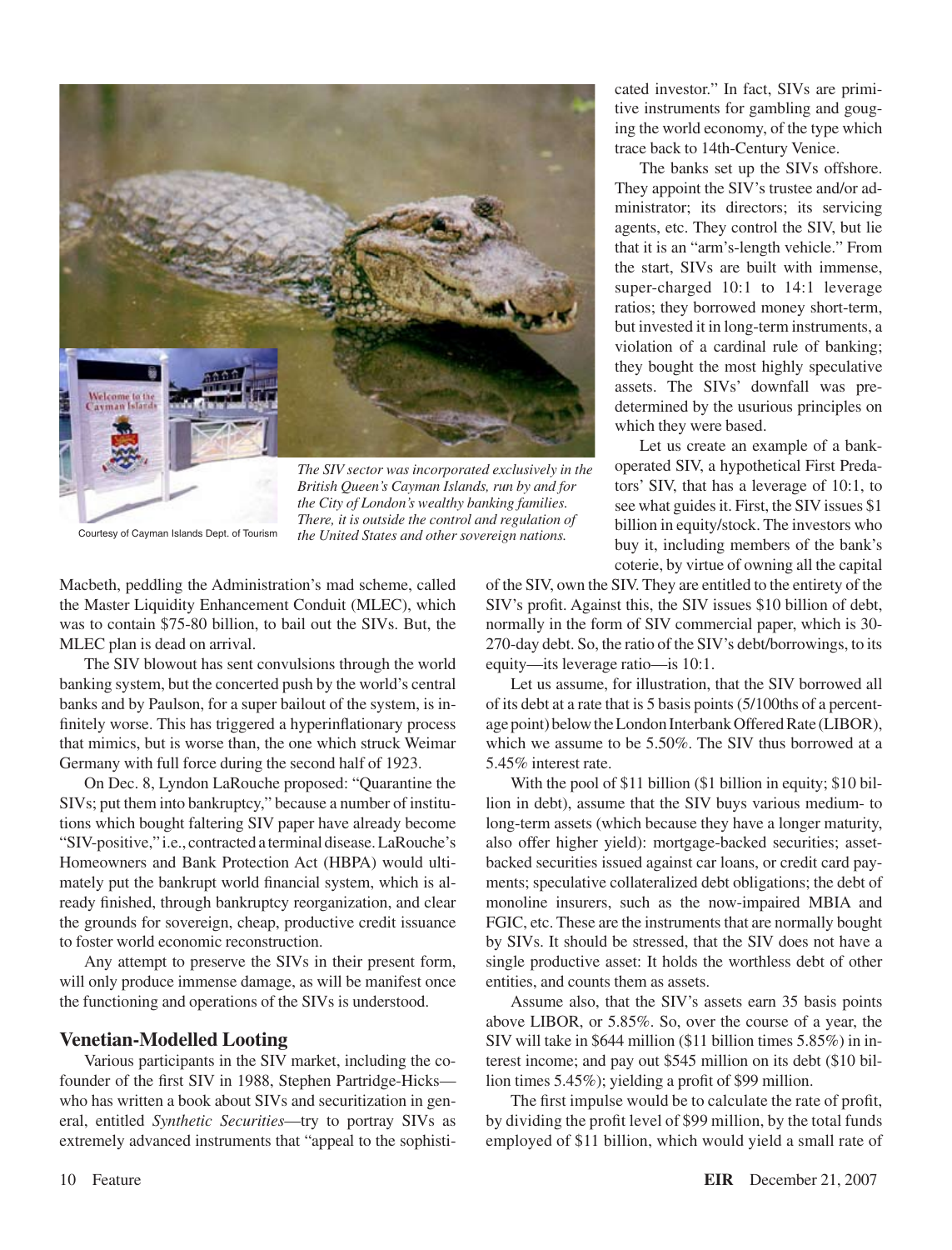

0.9%. But this is where leverage expressly comes into play. The investors who are the equity purchasers reap all the profit, even through they only put up \$1 billion of their own money into the SIV equity, while borrowing \$10 billion. Thus, the First Predator SIV profit rate is considered the profit, divided by the actual equity; that is, is \$99 million divided by \$1 billion or a profit rate of 9.9%—a tenfold increase.

The banks and the hedge funds, which were the creators and controllers of the SIVs, were quite satisfied with the racket. By late 2006, there were 30 SIVs worldwide, and their total assets had swelled to \$400 billion. But related to the world financial breakdown, serious problems were materializing in both the SIVs' assets and debts.

### **Cayman Islands: The Origin of the SIV Virus**

During the SIVs' formative period, there was one other defining characteristic of their functioning: they were all created outside the control and regulation of sovereign nations, in the Anglo-Dutch stronghold of the Cayman Islands. From this bridgehead, they were used to undercut industrial development, and feed speculation, in alliance with their kissing cousins, the hedge funds, which are also incorporated in this jurisdiction, and which the British used as a pirate cove for marauding raids during the 17th through 19th centuries. The Cayman Islands is a British Crown colony, ruled by the Queen, through her appointed governor-general, Stuart Duncan Jack, on behalf of a core of wealthy families.

SIVs, whether of American, French, or Swiss banks, incorporated and domiciled in the Caymans, are guided by British law, banking rules, and policy. From the Caymans, British policy governs everything

A Feb. 13, 2003 article, entitled, "Structured Investment Vehicles: The Cayman Perspective," appearing in the securitization.net web magazine, and written by a leading member of Cayman's top law firm Maples & Calder, laid out the strategy:

The use of the Cayman Islands for the incorporation of SIVs can be traced back to the emergence of the Cayman Islands as the dominant jurisdiction for offshore capital market transactions.....

The 1980s brought enormous diversification in the type of capital market projects utilising Cayman Islands vehicles with the development of various securitisation and structured finance techniques, [and] the use of repackaging and derivatives.... The late 1980s also saw the development of SIVs as investment managers sought to take advantage of market arbitrage with the first SIV launched in 1988.

The article boasts that in the Caymans, for the SIV, there are no taxes, only "light," i.e., no regulation exists, and there is no public disclosure about anything dealing with the SIV's records or transactions. Then, the article offered the assurance that should an SIV incorporated in the Caymans become involved in a legal case, the "ultimate court of appeal is the Privy Council in the United Kingdom," which reports to the Queen.

But the British financier oligarchy considered the creation of the SIVs such a strategic issue, that it tasked the U.K. law firm of Allen & Overy to oversee the matter of the SIVs' buildup. Americans may draw a blank on Allen & Overy, but it is one of Britain's "Magic Circle," its five elite law firms, whose Oxbridge members move in and out of government and corporate board rooms, and handle sensitive matters and participate in making policy.

Allen & Overy was formed in 1930. In 1936, senior partner George Allen was the personal counsel to the rabidly pro-Nazi King Edward VIII. As England found it necessary to make a policy shift toward an uneasy alliance with America, it became necessary to remove Edward VIII from the throne, through the contrived Wallis Simpson affair. It was Allen, working with higher-ups, who personally convinced Edward to abdicate. Such a highly sensitive mission, would only be entrusted to someone on the inside.

In 1988 and 1989, Citibank bankers Nicholas Sossidis and Stephen Partridge-Hicks formed the first two SIVs, Citibank's Alpha Finance Corp. and Beta Finance Corp, both incorporated, it is reported, in the Cayman Islands, or the Bahamas, the nearby British enclave. In both cases, the elite Allen & Overy oversaw the creation. Geoff Fuller, who is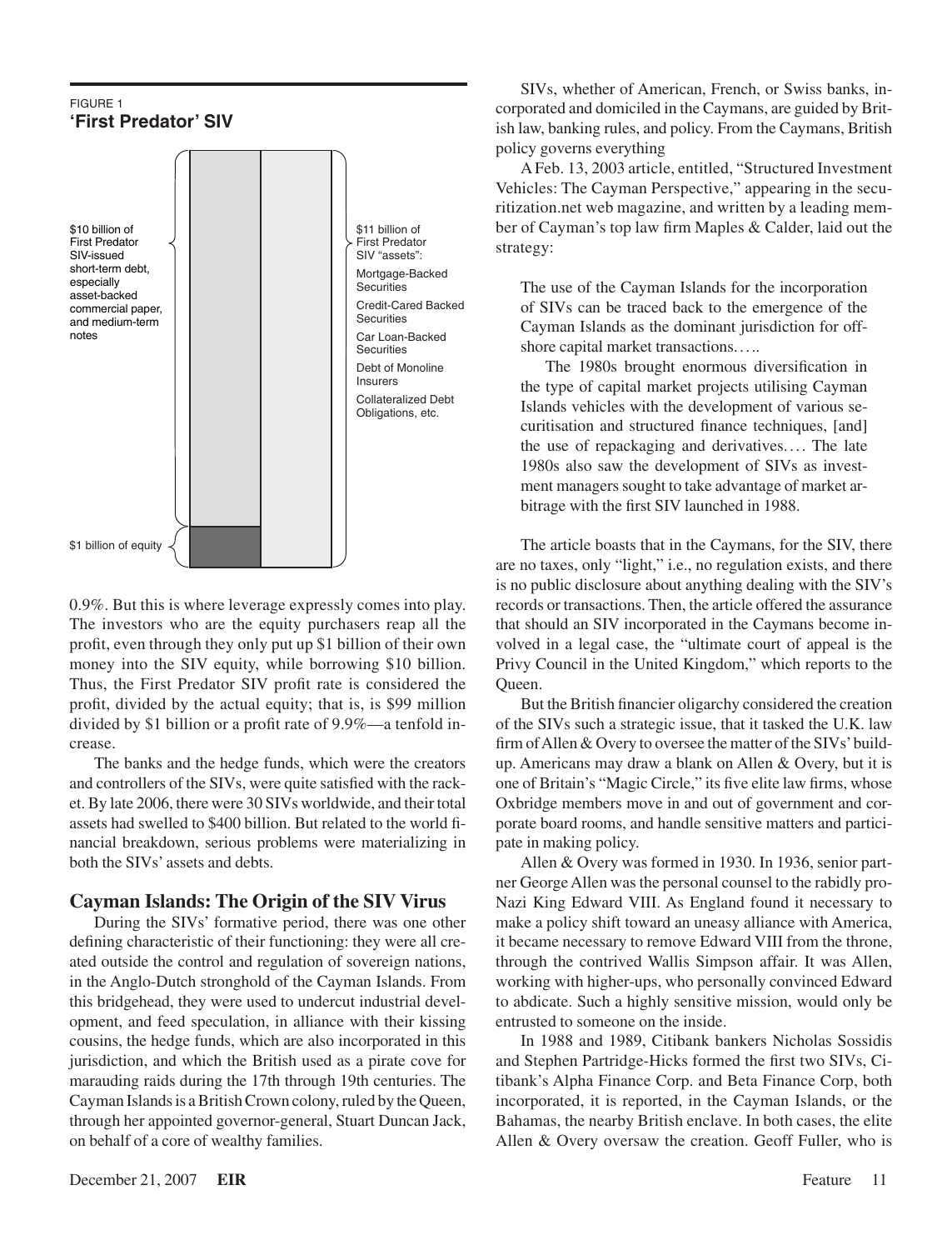partner of the Capital Markets division of Allen & Overy LLP, told the authors of an Oct. 18, 2007 *Wall Street Journal* article, entitled "How London Created a Snarl in Global Markets," that, in the *Journal*'s words, "most people with the necessary skills and experience [handling SIVs] are in the United Kingdom," including law firms, accounting firms, banks, etc. Allen & Overy advised in the creation of, and continues to advise, 12 of the 30 SIVs in existence in the world. The Oct. 18 *Journal* article asserted that most direction and management of the world's SIVs, comes out of London.

To document the Cayman Island-London overlap in dominating the world's SIVs, *EIR* assembled **Table 1**. *EIR* was able to obtain dependable information on the place of incorporation and/or registration of 15 SIVs. Of these, Table 1 shows that 12 were incorporated in the Cayman Islands; one was incorporated in the Caymans or the Bahamas; and two were incorporated in the British Jersey Island; therefore, there is 100% British control of these 15.

Observe that in the case of Citigroup, all seven of its SIVs were incorporated in the Cayman Islands, or the Bahamas. It was Britain's Allen & Overy that was assigned to directly oversee the formation of five, and possibly all seven, of Citigroup's SIVs.

The lusty embrace of Citigroup, the world's first- or second-largest

bank, and other big money center banks, of SIVs, and other wildly speculative instruments, would soon send shockwaves throughout the world.

#### **Shockwaves**

From February 2007 onward, the failure of subprime, Alt-A, and regular prime home mortgages, and the growing tsunami of home foreclosures, began to wash over the financial markets.

On March 13, New Century, the second-largest subprime lender (after Countrywide) and once a hot property, was delisted by the New York Stock Exchange, and effectively ceased to exist. New Century's market capitalization had evaporated from \$1.75 billion to a mere \$55 million at the point it was put out of its misery. The floodgates for crisis, in

#### TABLE 1 **SIVs: Controllers, Debt, Place of Incorporation, as of July 13, 2007**

|                                                       | <b>SIV</b>                                           | <b>Senior Debt</b><br>(\$ Billions) | Place of<br>Incorporation or<br>Registration |
|-------------------------------------------------------|------------------------------------------------------|-------------------------------------|----------------------------------------------|
| <b>Manager-Controller</b>                             |                                                      |                                     |                                              |
| Axon Asset Management                                 | Axon Financial Funding                               | \$11.19                             | Cayman Islands                               |
| <b>Bank of Montreal</b>                               | Links Finance                                        | 22.30                               | Cayman Islands                               |
|                                                       | <b>Parkland Finance</b>                              | 3.41                                | NA.                                          |
| <b>Banque AIG</b>                                     | Nightingale Finance                                  | 2.33                                | NA.                                          |
| <b>Ceres Capital Partners</b>                         | Victoria Finance                                     | 13.24                               | <b>NA</b>                                    |
| Cheyne Capital Management                             | <b>Cheyne Finance</b>                                | 9.73                                | <b>Believed To Be</b><br>Cayman Islands      |
| Citigroup                                             | <b>Beta Finance</b>                                  | 20.18                               | Bahamas or<br>Cayman Islands                 |
|                                                       | Centauri                                             | 21.84                               | Cayman Islands                               |
|                                                       | Dorada                                               | 12.48                               | Cayman Islands                               |
|                                                       | <b>Five Finance</b>                                  | 12.84                               | Cayman Islands                               |
|                                                       | Sedna Finance                                        | 14.42                               | Cayman Islands                               |
|                                                       | Zela Finance                                         | 4.19                                | Cayman Islands                               |
|                                                       | Vetra Finance                                        | 2.62                                | Cayman Islands                               |
| Dresdner Kleinwort                                    | K <sub>2</sub>                                       | 29.06                               | NA.                                          |
| Eaton Vance                                           | Eaton Vance Variable<br>Leveraged Fund               | 0.54                                | <b>NA</b>                                    |
| Eiger Capital Management                              | Orion Finance                                        | 2.30                                | NA.                                          |
| Gordian Knot                                          | Sigma Finance                                        | 52.64                               | Cayman Islands                               |
|                                                       | Theta Finance                                        | NA.                                 | <b>NA</b>                                    |
| HSBC                                                  | Cullinan Finance                                     | 35.14                               | Cayman Islands                               |
|                                                       | <b>Asscher Finance</b>                               | 7.33                                | NA.                                          |
| <b>HSH Nordbank</b>                                   | Carrera Capital Finance                              | 4.28                                | NA.                                          |
| <b>IKB</b>                                            | Rhinebridge                                          | 2.20                                | <b>NA</b>                                    |
| IXIS/Ontario Teachers                                 | <b>Cortland Capital</b>                              | 1.34                                | NA.                                          |
| <b>MBIA</b>                                           | <b>Hudson-Thames Capital</b>                         | 1.77                                | Jersey Island                                |
| <b>NSM Capital Management</b><br><b>Emirates Bank</b> | Abacas Investments                                   | 1.01                                | <b>NA</b>                                    |
| Société Générale                                      | <b>Premier Asset</b><br><b>Collateralised Entity</b> | 4.31                                | <b>NA</b>                                    |
| <b>Standard Chartered</b>                             | Whistlejacket Capital<br><b>White Pine</b>           | 8.84<br>7.85                        | Jersey Island                                |
| Rabobank                                              | <b>Tango Finance</b>                                 | 14.04                               | Cayman Islands                               |
| WestLB                                                | Harrier Finance Funding                              | 12.34                               | NA.                                          |
|                                                       | <b>Kestrel Funding</b>                               | 3.32                                | <b>NA</b>                                    |

Sources: Moody's; Standard & Poor's; Reuters; EIR.

the markets for not only mortgages, but mortgage-backed securities, were now flung open.

A spotlight was shone on the SIVs because it was known that they held huge amounts of MBS. Investors began now to avoid SIV paper. It was reported earlier, that the SIVs had adopted a dangerous method to fund themselves: They bought long-term assets, such as MBS and CDOs; but they funded such purchases by issuing short-term, 90-270-day commercial paper, which must be rolled over as often as every three months. By July, investors were refusing to buy or roll over asset-backed commercial paper issued by the SIVs. It was not just the commercial paper of one SIV that investors would not buy; it was all of them.

At that time, the total commercial paper market was \$2.2 trillion outstanding, of which the portion that was asset